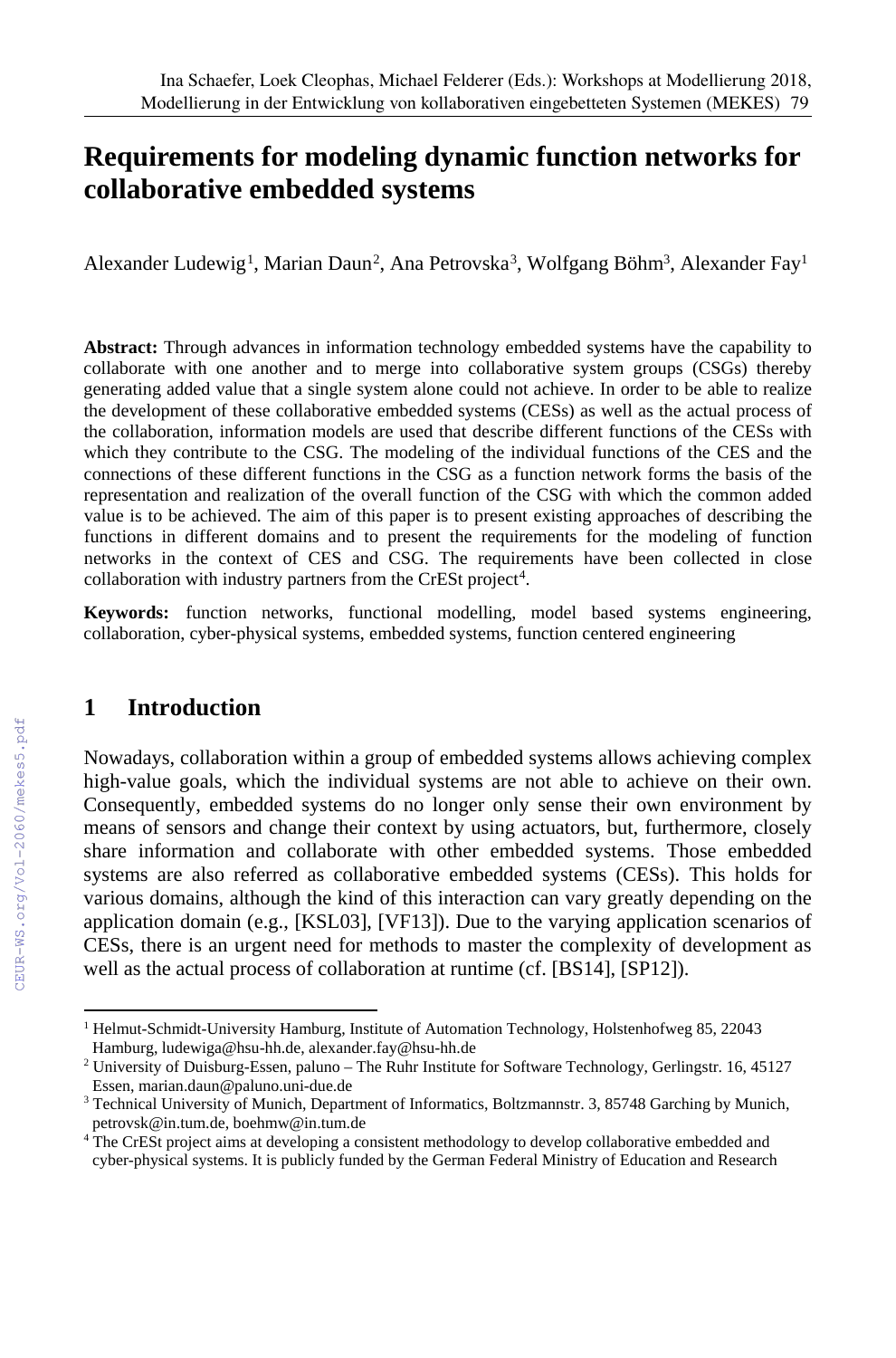To achieve such common goals by collaboration, the different CESs form a collaborative system group (CSG). For proper functioning of the CSG and achieving the CSG's common goals, it is necessary to describe the contribution of each single CES in that group with respect to the goals and functionality the CSG shall possess.

As functionality builds the basis of all CESs [ZH13], as well as the CSG's, it is important to evolve existing function-centered engineering approaches in such a way that they can take the needs of developing CESs into account. In this paper, we contribute a study of current functional modeling and analysis approaches, as well as general requirements for functional approaches to be used for the engineering of CESs. The requirements have been elicited by surveying industry needs from the automotive, robotics, automation, and energy domains.

The main objective of this paper is to systematically derive general requirements for function-centered engineering approaches for CESs. Therefore, Section 2 analyzes existing research approaches that focus on modeling of functions w.r.t. the ability to document collaboration aspects. Building upon this, we elicit the detailed requirements. Section 3 defines the methodological approach to requirements elicitation from industry. Subsequently, Section 4 discusses the results in terms of the final set of common requirements for functional modeling approaches. Section 5 concludes the paper and shows how requirements can be used to evolve an existing function-centered engineering approach.

## **2 Functional Approaches – State of the Art**

In this section, we provide insight into current functional approaches and the objective of extending existing approaches. To do so, Sections 2.1 to 2.3 give a brief introduction to the foundations of functional modeling and analysis approaches. Thus, we also elaborate on the different uses of the term "function". Section 2.4 presents own previous work on function-centered engineering, which is based on the approaches of Sections 2.1 – 2.3 but does not take the engineering of CESs into account.

### **2.1 Functions in Systems Engineering and Mechanical Engineering**

The effort to model functions as function networks has emerged as part of a framework from a model-based development approach [AL16]. This model-based development approach as part of systems engineering pursues the goal of supporting technically complex development processes through information models. These models should seamlessly replace the document-based exchange of information [FMS12].

With increasing technical complexity of the products and in particular their capability of collaboration, it has proven useful to use central information models already in early stages of development. This way, subsequent media breaks and redundancies shall be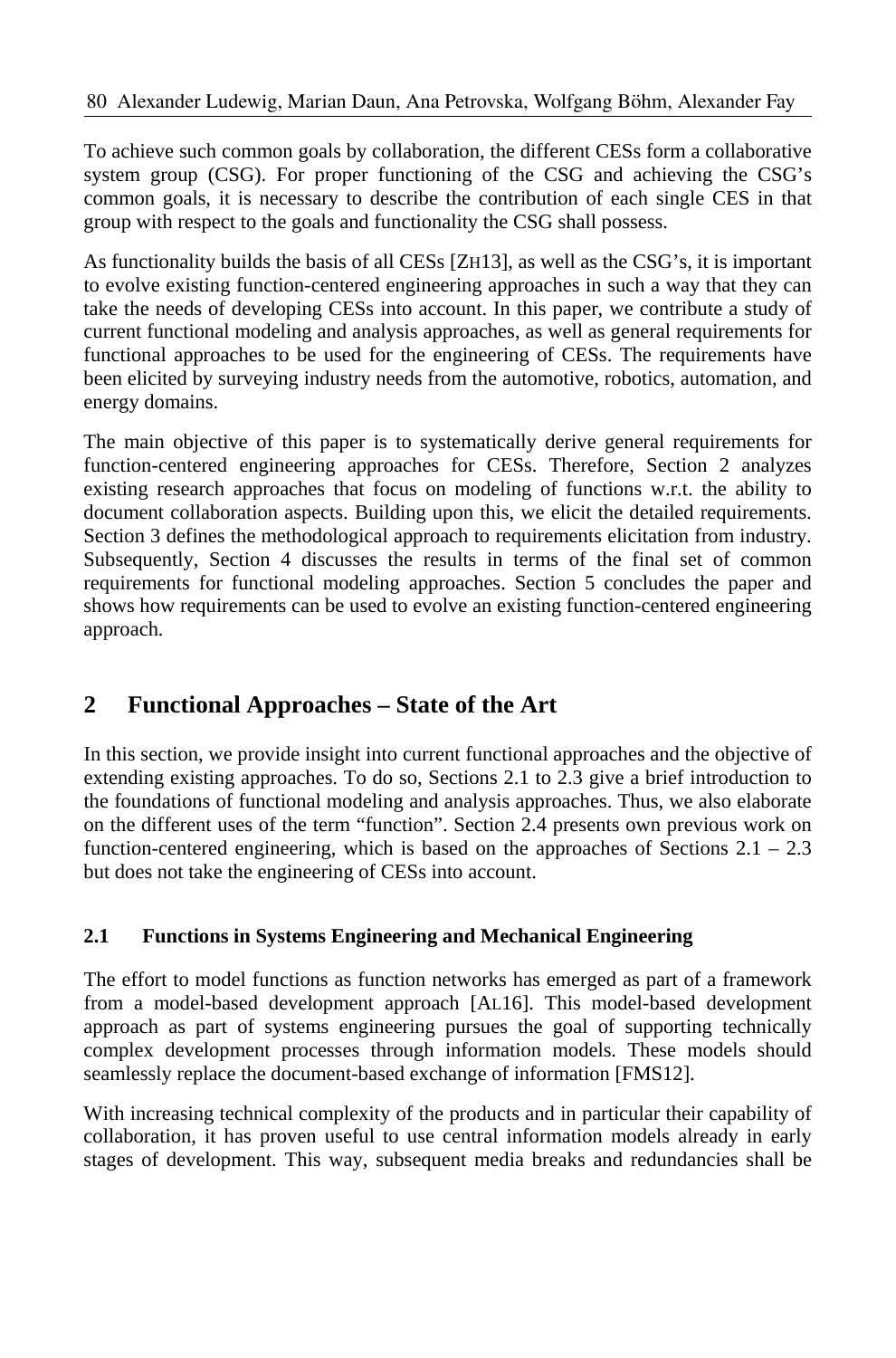avoided and a common understanding of all actors involved in the development process as well as the requirements of the customers shall be achieved. In particular, the relevant depiction of dependencies between system elements is made possible by the use of models [KBD16]. The development of the model-based systems engineering according to [WA15] originated from a development approach which is mainly characterized by the disciplines of software and electrical engineering. The development of mechatronic systems, on the other hand, covers these disciplines as well, but originated from a mechanical point of view. Only by the increasing share of software and their influence on the capabilities of the systems, the development process according to [VDI2206] changed over time. The capability of communication and collaboration between different mechatronic systems through the possibilities of information technology has shaped another term called cybertronic systems (CTS) [ME14]. A clear differentiation between the terms CES and CTS does not yet exist. However, the demand for model-based development processes is clearly emphasized again.

Both within the existing development approaches of mechanical engineering as well as in the context of software development and systems engineering, the term 'function' is used and has an important role. Before considering function networks, a general differentiation of the functional concept is therefore necessary. Only with consistent understanding, a future application of function networks can take place in the different domains.

#### **2.2 Foundations: Software Engineering**

Across the literature, there are different perspectives when it comes to defining the term function, mainly coming from different standardized sources, varying between functions that can be user-centered and goal-centered, and, depending on the concrete context, considering functions as a part of the system and as a viable segment in many steps of the software development process. Accordingly to [ISO2476517] a function is a defined objective, or characteristic action of a system or component. Additionally, a function can be seen as a software module that performs a specific action, is invoked by the appearance of its name in an expression, may receive input values, and returns an output. [ISO2476510] and [ISO26514] give more user-centered function definition, as feature or capabilities of an application, seen by the user [ISO2476510] and as part of an application that provides facilities for users to carry out their tasks [ISO26514]. [ISO2476510] defines the term function as an aspect of the intended behavior of the system. The function's input and outputs are considered in [ISO2476510], where the authors define the function as a transformation of inputs to outputs, by means of some mechanisms, and subject to certain controls, that is identified by a function name and modelled by a box. Function's input is defined as data received from an external source, and as the entered data or the process of entering data into an information processing system or any of its parts for storage or processing. On the other side, function's output is defined as data transmitted to an external destination, and the process by which an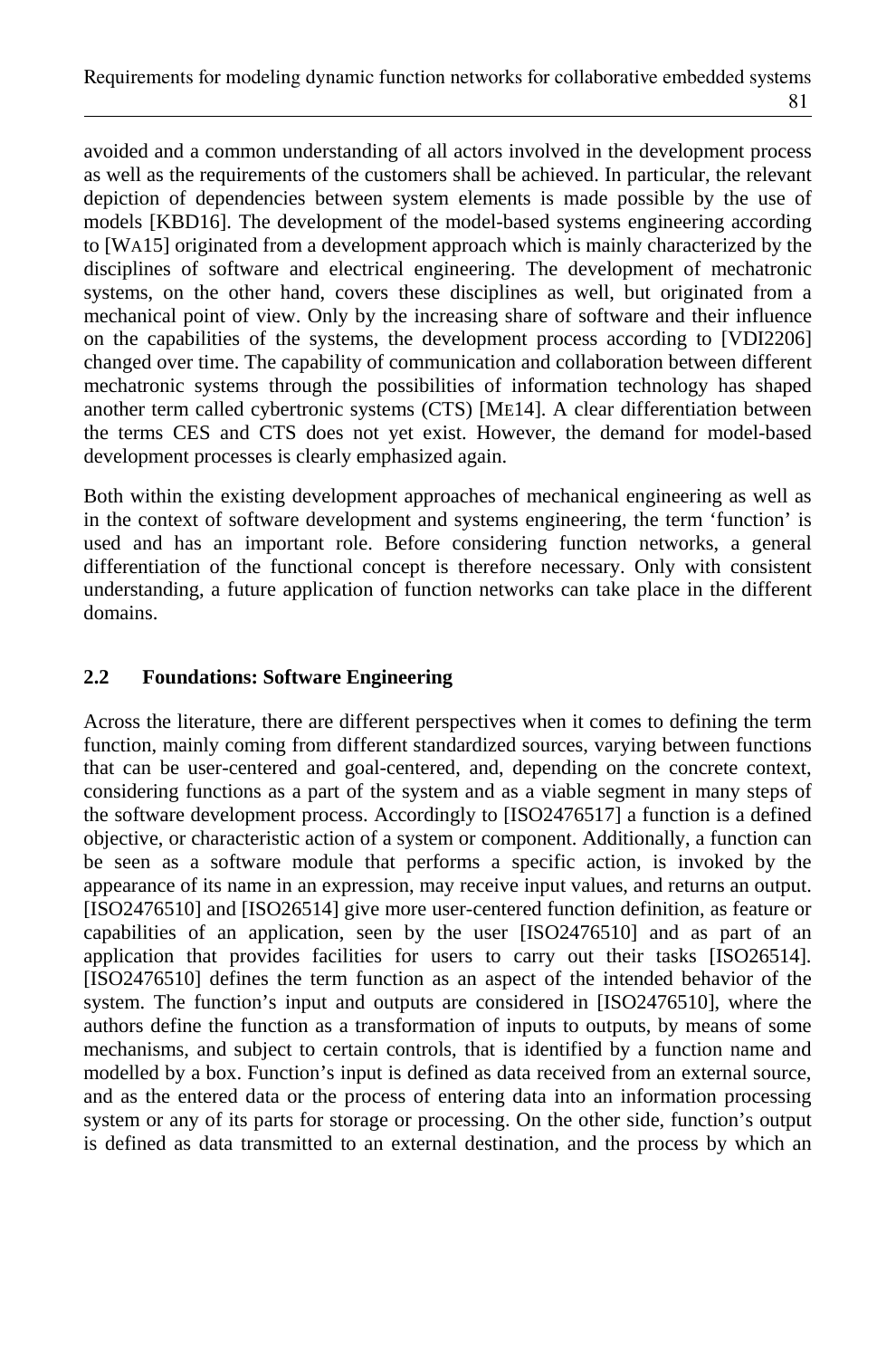information processing system, or any of its parts, transfer data outside of that system or part.

When it comes to considering function as part of the software development process, the function itself is mostly related to the implementation/development phase of the development process, since mainly the system's functionality creation is being done in this phase. Nevertheless, the function has a deep impact in underpinning other software development phases. It has been related to the requirements and design phase while considering the project definition segment of the development process, and contrary, while focusing on verification segment, the function has been related to the testing phase. [ISO2476510] relates the function to the requirements phase of the software development process, and introduces the term, functional requirement, as a requirement that specifies a function that a system or system component must be able to perform. Functional design, referred to also as architectural design [ISO2476510] is the process of defining the working relationships among the components of a system and the result of that specific process. Functional testing [ISO2476510] can be considered as black-box testing that ignores the internal mechanism of a system or component and focuses solely on the outputs generated in response to selected inputs and execution conditions, or as performance testing that is conducted to evaluate the compliance of a system or component with specified functional requirements.

Functional modeling is used to model a wide variety of automated and non-automated systems. For new systems, it may be used first to define the requirements and specify the functions and then to design an implementation that meets the requirements and performs the functions. A functional model is a structured representation of the functions, activities or processes within the modeled system or subject area. It describes system functions (i.e. actions, processes, operations), functional relationships, and the data and objects that support systems analysis and design, enterprise analysis, and business process re-engineering [ISO2476510] requirements.

### **2.3 Foundations: Mechanical Engineering**

The term function can also be found in development processes of mechanical engineering and mechatronic systems. In various guidelines, such as [VDI2221] and [VDI2222], the function is used differently, among other things as a result of a phase of development between the concrete definition of requirements or specific problem description and the finding of fundamental solutions for the system to be developed. According to [PA07], the main function of the system to be developed is initially set up, which represents a problem formulation by means of a noun-verb combination on an abstract level. According to [VDI2206], this problem formulation is also referred to as the target function for the required behavior under operating conditions. These input conditions are described as the input of the function by the flow quantities material, energy and information. The output of the function is represented here by the same flow variables with changed characteristics. The function can therefore be understood as a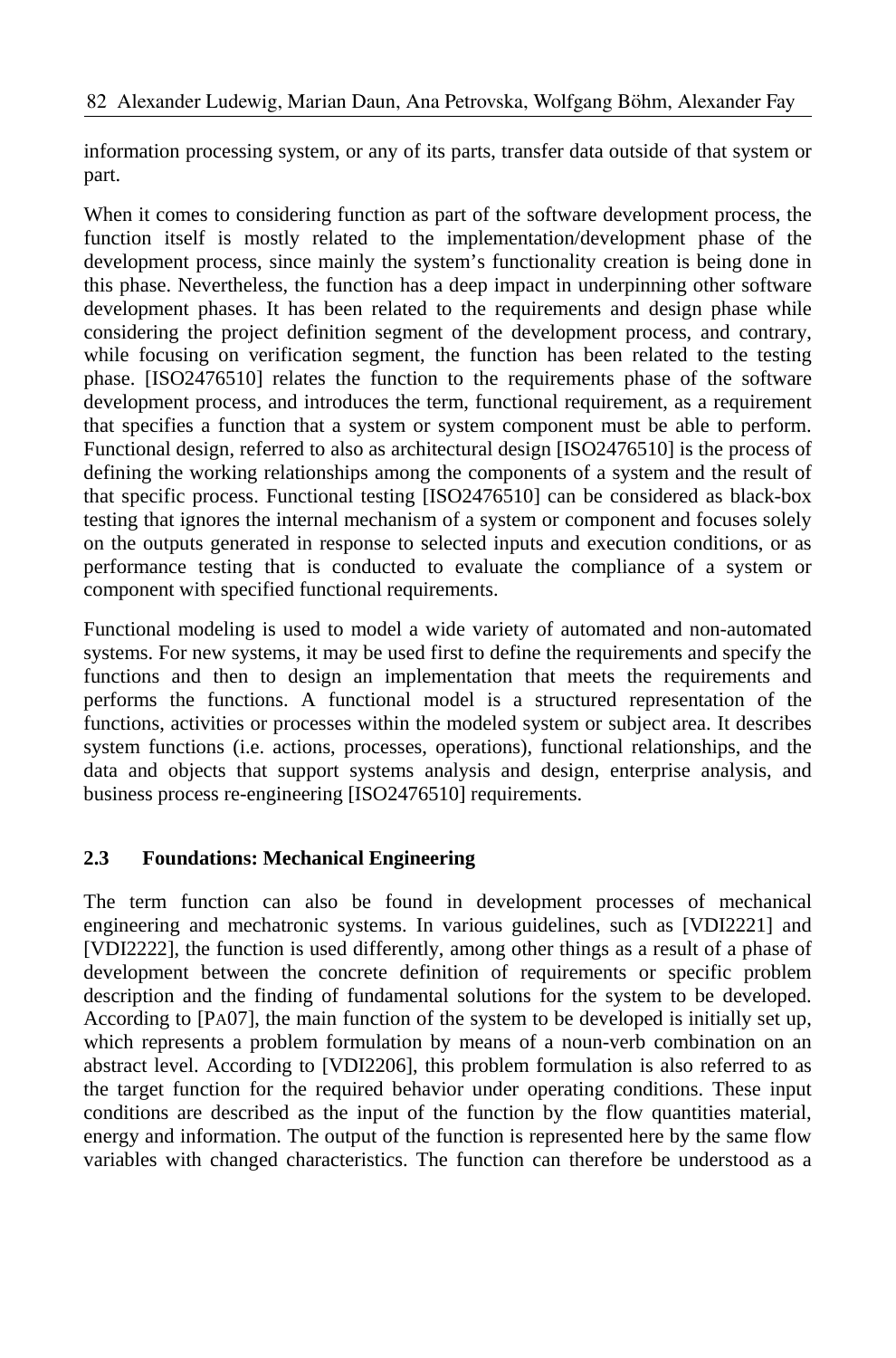black box which is characterized by the ability to produce an output based on an input. In the further steps of the development, the target function is decomposed into subfunctions in order to reduce the complexity of the task to be solved. The individual subfunctions are connected with each other by the respective inputs and outputs, thereby creating the functional structure. Sub-functions can be further subdivided into basic functions to a certain degree. The functional structure is detailed so far until action principles and solution elements can be found to fulfil each basic function. Depending on the specific application domain, there are different guidelines that suggest appropriate subdivisions into basic functions. For mechatronic systems, a distinction is made between controlling, regulating, measuring and other functions. For example, [VDI3813] divides room automation functions into different classes. The common feature is the value-free, solution-neutral presentation, which does not indicate with which mechanisms, types of energy or information the actual implementation takes place.

#### **2.4 Previous Work on Functional Modeling and Analysis of CES**

In modern system development, functions are designed to be shared between the different embedded systems (e.g., [BP10], [JS00], [PBK07]). Hence, the SPES\_XT modeling framework allows for separation between system functions and context functions within its extension for defining the functional design (see [AL16]) as well as within the SPES XT context modeling framework (see [DA16]). The term system function refers to a logical function, which is part of the context subject. Context functions refer to logical functions, which are available to the context subject, but are part of context objects. The detailed meta model for functional modeling as specified by SPES\_XT is given by Fig. 1. As can be seen, functions are structurally connected and have a specific function behavior.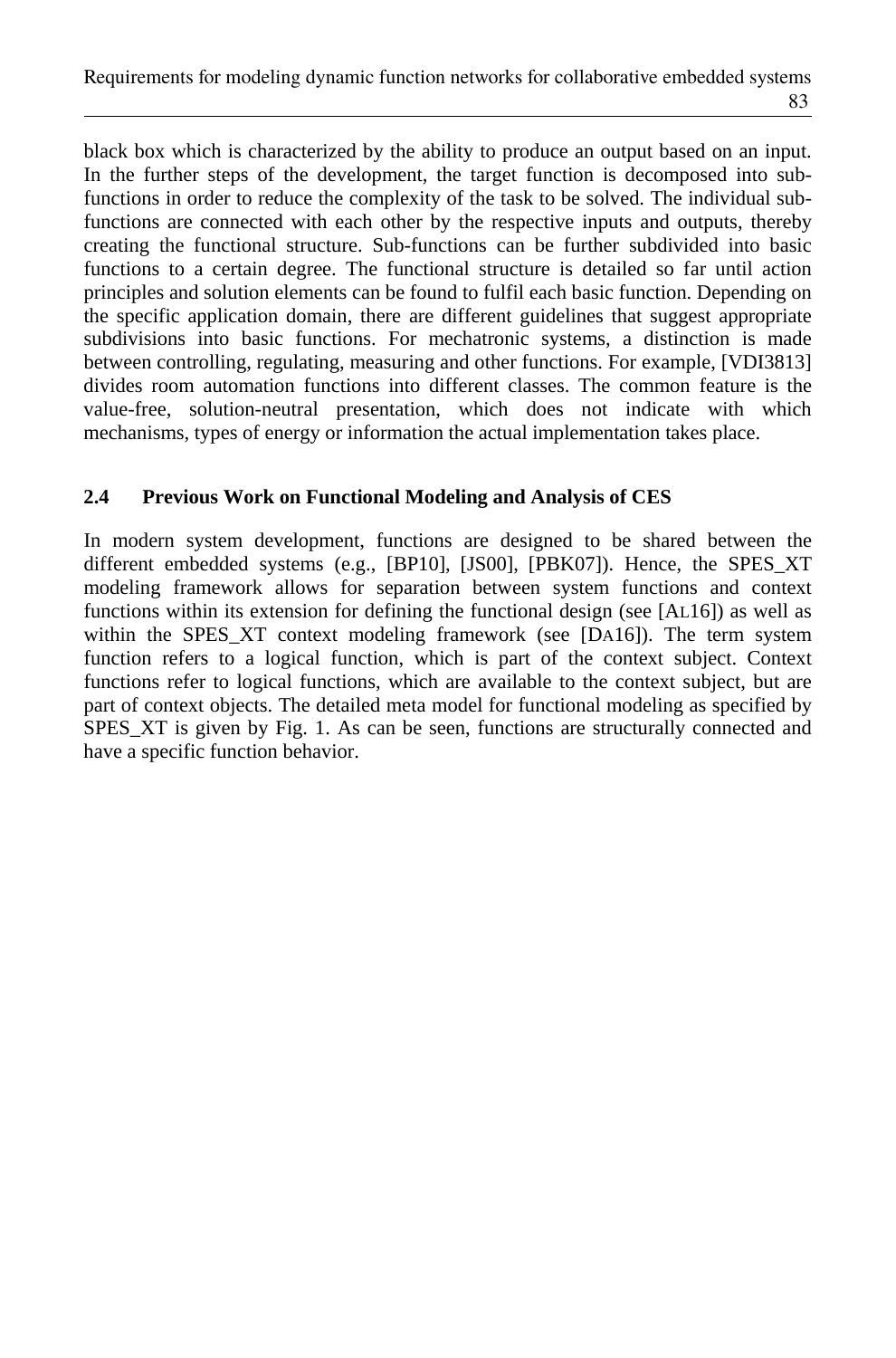

Fig. 1: Meta model for functional modeling

The SPES XT functional modeling framework combines concepts from the current state of the art (see Section 2.1 - 2.3) to allow for continuous function-centered engineering of embedded systems. For instance, it allows distinguishing between system functions and context functions, which is, among others, needed to define which functions are in the scope of the current development project and which preexisting functions are used from other systems embedded in the same super systems. For example, to allow defining that an Adaptive Cruise Control makes use of basic functions provided by the Electronic Stability Control to determine the car's current speed and for emergency braking to prevent rear-end collisions. Furthermore, functions can be defined across different abstraction levels making use of composition and decomposition. In addition, the engineer is provided with the possibility to define the functions behavior on the respective level of granularity needed for a certain situation. For example, in early stages of requirements engineering the basic functional behavior to be implemented is defined, while in later phases a detailed port behavior of the function can be defined and checked against the original defined high-level behavior on the requirements level.

### **3 Methodological Approach**

To meet the objectives for extending functional modeling approaches for coping with the collaborative nature of modern CES, we elicited industry's requirements. To achieve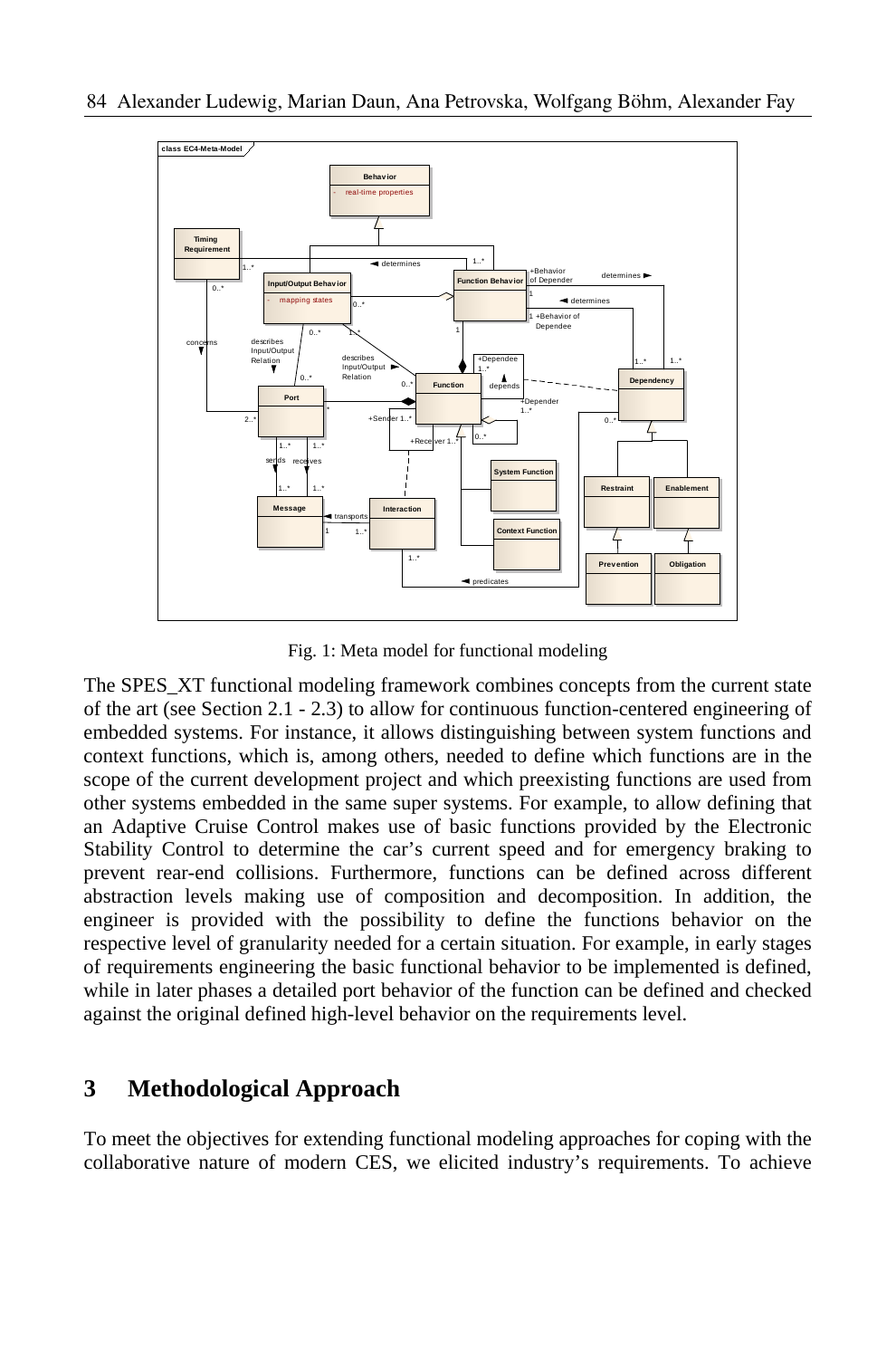this, we relied on a three-step approach involving surveys, workshops and interviews. This section summarizes the methodological approach by detailing the single steps:

- *First Step.* In the first step, requirements for an engineering methodology for CESs have been defined by industry professionals while being supported by academia. To ensure wide applicability of the elicited requirements, requirements were elicited in six categories: flexibility, dynamicity, and adaptiveness of architectures, as well as openness, uncertainty, and awareness of context changes. To ensure domain independent applicability of the elicited requirements, requirements were exemplarily instantiated for four different industrial engineering examples from the automotive, robotics, industrial automation, and energy domain. For this first step, we basically rely on requirements elicitation conducted among industry and academic partners of the CrESt project. The elicitation was mainly conducted in several workshops for each of the six categories.
- *Second Step*. After general requirements for the engineering of CESs had been defined in Step 1, we inspected these requirements in a second step, identifying requirements that to, at least, some extend impact functional modeling and analysis approaches. Identification was conducted by the authors. Therefore, specified requirements of the six categories were reviewed and all requirements potentially relevant were identified. Subsequently, these requirements were discussed among the authors to achieve agreement on inclusion or exclusion. The final decision of inclusion and exclusion of requirements to the function relevant set of requirements was made after a further discussion, where cases of doubt have been explicitly discussed in more detail.
- *Third Step*. Based on the identified set of requirements that was relevant for defining a function-centered engineering methodology, function-specific requirements were derived by the authors, neglecting the not-relevant parts of the requirements. These requirements were grouped and aligned to avoid duplicates and redundancies. Again, agreement among the authors was achieved by various discussions. In discussions, for instance, the question how fine-grained requirements shall be defined, for trading off between the easy understandability of overall requirements and the threat to include non-function related parts within the requirements, was considered. For example, when it comes to collaborating systems the CSG commonly exhibits a varying functional behavior, depending on the current members of the CSG. However, in single systems engineering there are far more reasons for variability. The first impression to exclude such common variability as out of scope was rejected after identifying the further need to also consider variability-intensive CES partaking in a CSG.

Thus, the final set of requirements for extending the function-centered engineering methodology from Section 2.4 was defined, which will be introduced in Section 4.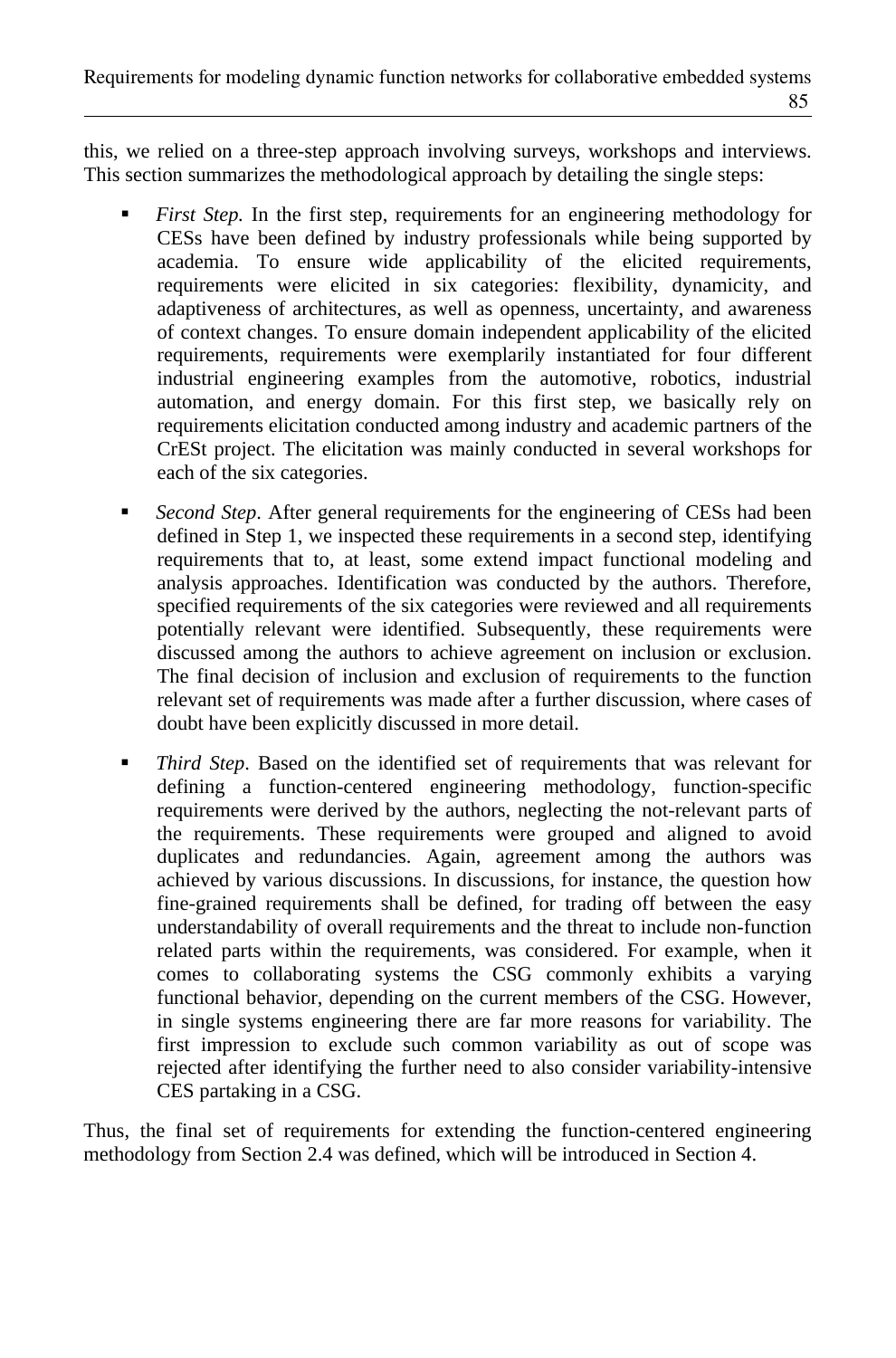## **4 Requirements**

In the following chapter, the mentioned groups, into which the requirements have been divided, will now be discussed in more detail. The groups claim to be as general as possible for all considered domains and are therefore general in their description. By this representation, misinterpretations shall be avoided.

The first group of requirements **R1** includes the aspect of modeling the overall function. When different CESs collaborate, they contribute their individual functions, and a higher overall function can emerge. For modeling aspects, these distribution needs to be taken into account as well as the overall function that results from the interplay. Depending on the domain, a certain type of orchestration is required to make this overall function manageable. One possible way is to use a central instance that performs the orchestration tasks. Since this central instance must be assumed to be dynamic and not constant, depending on the application scenario, there is a need to appoint a CSG leader in the context of the collaboration. If the process of determining the leader is understood as a function, this functionality must be taken into account within the modeling. In general, the capabilities of influence that individual systems have on each other should be able to be mapped.

The subject of collaboration between individual systems involves the possibility that the CESs automate just this collaboration. To carry out the collaboration, the information exchange between the individual systems is required. **R2**, therefore, includes the requirements associated with the communication of functions between CESs. The function describes the specific contribution which the individual CES can provide within the framework of the collaboration. For this, the ability to formally communicate this unique function, as well as its boundaries, is required. This furthermore requires a semantically correct description of all the functions of the CESs.

The next group of requirements **R3** includes the requirements arising from the dynamic and open connections between the CESs. The number of CESs within the CSG may vary over time. CESs can leave and join the CSG. These changes in the composition of the CSG must be taken into account in the modeling, as well as the influence of the variable composition of the overall function. It should also be kept in mind that the CES within the CSG may be subject to change. Among other things, these changes may be due to the fact that the CES changes due to variability. Since the topic of variability has a large scope, it should not be considered here. It should be noted, however, that not only the overall functions of the CSG can change due to the varying number of CESs, but also on different levels, the CES itself.

Collaboration between individual CESs serves to achieve a common goal that the single system alone could not achieve. The exercise of functions of CESs serves to achieve the goals. Depending on the application domain, there may also be different conflicting goals during the collaboration. In the fourth group **R4**, therefore, relationships between functions and goals in the modeling have to be considered. In particular, the mapping of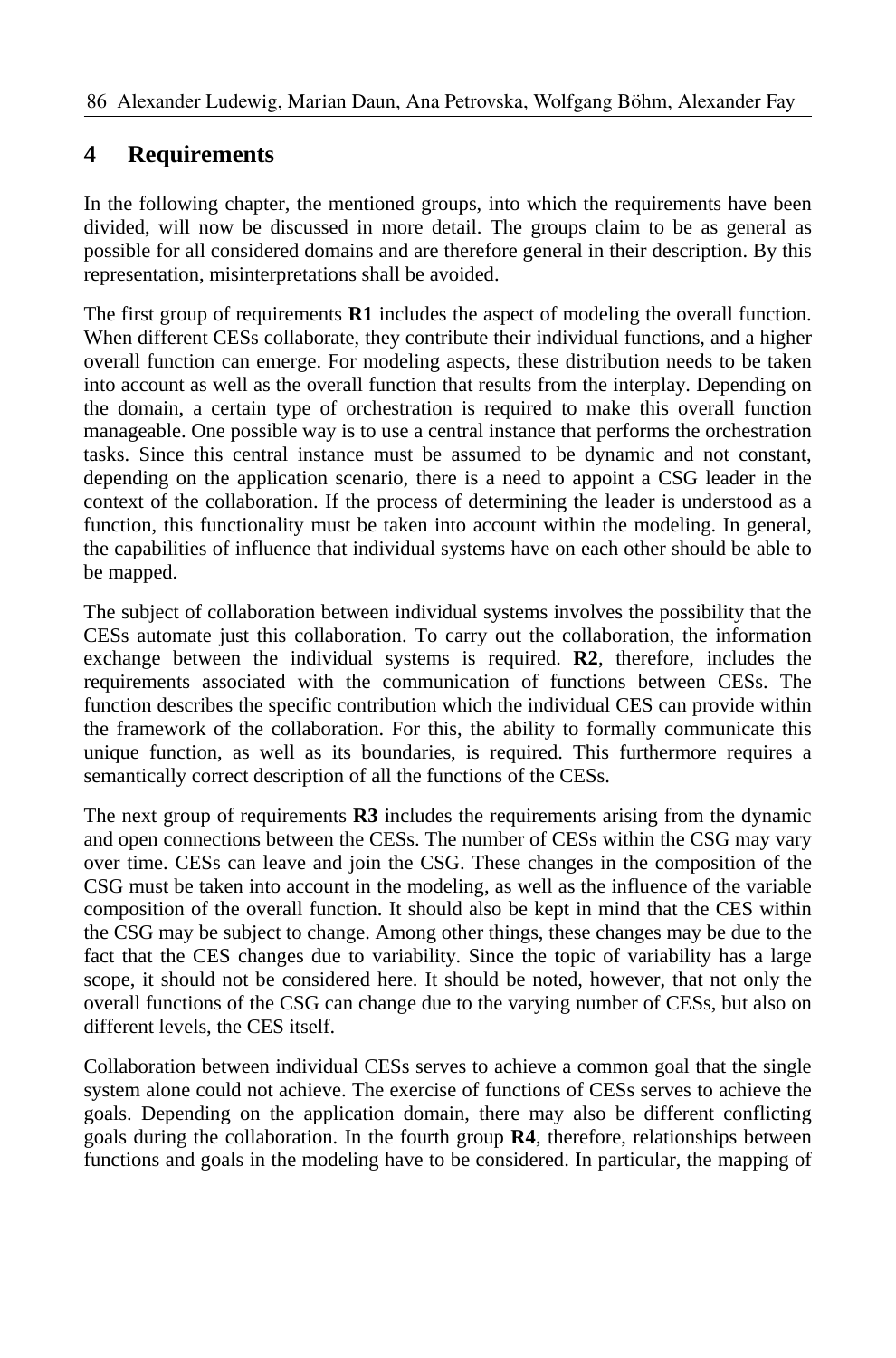priorities of individual CES as well as the relation of priorities to the overall function must be taken into account.

The fifth group of requirements **R5** includes various aspects for modeling errors and failures in relation to function. Among other things, it requires the execution of different functionality to compensate for errors and failures. Corresponding functionalities have to be considered for future realization in the modeling. A simple example at this point is the unplanned failure of a function of a CES within the CSG. If this failure affects the overall function of the CSG, then a compensation is required. Among other things, this can be that another CES, which can also provide this function, compensates for the failure.

In group **R6**, requirements have been compiled concerning the compatibility between functions of individual CESs as well as requirements for the correctness of the execution of functions during collaboration. In order to be able to assess the reliability of the overall function of the CSG and the correctness through appropriate functionality, a modeling is required which represents both the respective contributions to the overall functions as well as planned and unplanned emergent effects.

In the last group **R7,** modeling requirements have been collected concerning the functionalities of the restructuring of the CSG. While requirements for modeling variable functional structures at different levels have been collected in **R3**, **R7** includes the concrete modeling of the functionality to perform these changes. An explicit modeling of this function is necessary to implement corresponding dynamic structures of the CSG at runtime.

## **5 Outlook**

The capability of embedded systems to collaborate can only be achieved if the various requirements directed to these capabilities are taken into account in the early stages of development. Model-based development approaches can be used as a basis for formally unambiguously describing and interlinking all required information. Due to the early modeling of required functional properties of the systems to be developed, these functional properties can be verified already at very early stages of development. The modeling of functions during the development of the CES can find crucial application beyond this development process at runtime. The basis of the collaboration is that the capabilities and limitations of CESs are formally described as having a unified understanding of system functions and context functions within the CSG. Not only does this constitute the essential condition for the provision of a higher added value which the CSG seeks to achieve, but it can also be used to carry out appropriate analyses on the adequacy of the functions performed on the basis of function networks. In addition to the analysis of desired functions, unwanted functional interactions can be detected. Fulfilling the mentioned requirements presented in Chapter 4 is an essential aspect of developing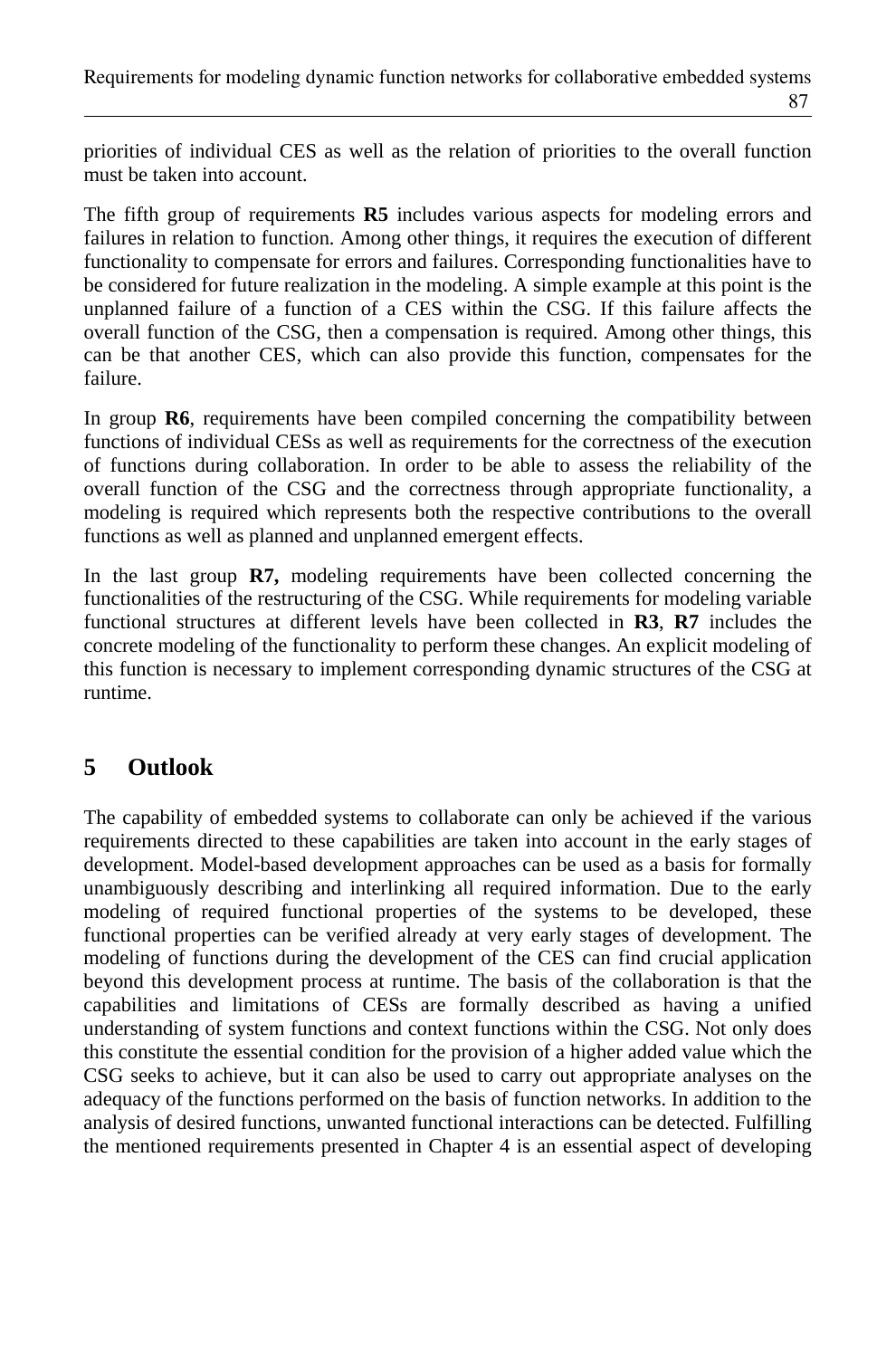future CES. For this purpose, appropriate methods are being researched in the project CrESt.

**Acknowledgements.** This research has partially been funded by the *German Federal Ministry of Education and Research* under the grants no. 01IS16043A, 01IS16043U, and 01IS16043V.

### **6 References**

| [A116]     | K. Albers et.al.: System Function Networks. In: Pohl, Broy et al. (Hrsg.):<br>Advanced model-based engineering of embedded systems: Extensions of<br>the SPES 2020 methodology. Cham, Switzerland: Springer, S. 119-144,                        |
|------------|-------------------------------------------------------------------------------------------------------------------------------------------------------------------------------------------------------------------------------------------------|
| [BP10]     | 2016.<br>S. Brinkkemper, S. Pachidi: Functional Architecture Modeling for the<br>Software Product Industry. In: Ali Babar, Gorton (Hrsg.): Software<br>architecture: 4th European conference, ECSA 2010. Berlin: Springer, S.<br>198-213, 2010. |
| [BS14]     | M. Broy, A. Schmidt: Challenges in Engineering Cyber-Physical<br>Systems. In: IEEE Computer Volume: 47, Issue: 2, S. 70–72, 2014.                                                                                                               |
| [VDI3813]  | VDI GUIDELINE 3813. Building automation and control systems<br>(BACS) - Room control functions (RA functions), 2011.                                                                                                                            |
| [Da16]     | M. Daun et.al.: SPES XT Context Modeling Framework. In: Pohl, Broy<br>et al. (Hrsg.): Advanced model-based engineering of embedded systems:<br>Extensions of the SPES 2020 methodology. Cham, Switzerland:<br>Springer, S. 43–57, 2016.         |
| [VDI2206]  | VDI GUIDELINE 2206. Design methodology for mechatronic systems,<br>2004.                                                                                                                                                                        |
| [FMS12]    | S. Friedenthal, A. Moore, R. Steiner: A practical guide to SysML: The<br>systems modeling language. 2nd ed. Waltham, MA: Morgan Kaufmann,<br>2012.                                                                                              |
| [JS00]     | A. Jantsch, I. Sander: On the roles of functions and objects in system<br>specification. In: CODES 2000 (Hrsg.): Proceedings of the eighth<br>international workshop on Hardware/software codesign, S. 8-12, 2000.                              |
| [KBD16]    | L. Kaiser, C. Bremer, R. Dumitrescu: Exhaustiveness of Systems<br>Structures in Model-Based Systems Engineering for Mechatronic<br>Systems. In: 3rd International Conference on System-Integrated<br>Intelligence (SysInt 2016), 2016.          |
| KSL03      | G. Karsai, J. Sztipanovits, A. Ledeczi: Model-integrated development of<br>embedded software. In: Proceedings of the IEEE - Volume:91, Issue: 1,<br>S. 145-164, 2003.                                                                           |
| [ $Me14$ ] | H. Meissner et.al.: Model-Based Development Process of Cybertronic<br>Products and Production Systems. Advanced Materials Research, Vol.<br>1018, 2014, S. 539-546.                                                                             |